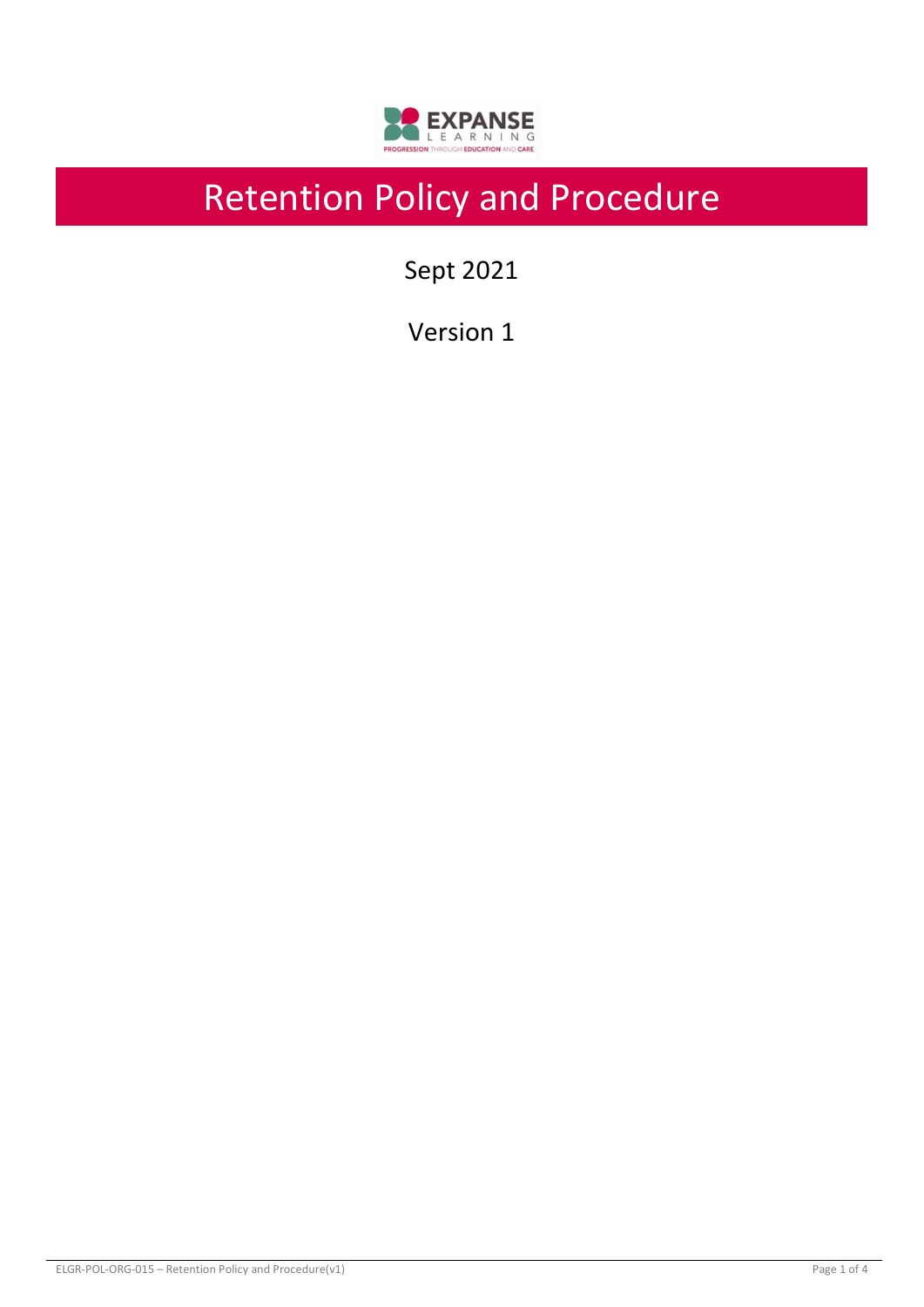# **1. Scope**

This policy applies to all staff at Expanse Learning.

## **2. Statement**

Expanse Learning aims to ensure that all of its students receive the best possible information advice and guidance so that they are able to make informed decisions about the programmes best suited to their individual needs. We also consistently strive, through every aspect of our activities to ensure that the student experience meets or exceeds the students' original expectations.

We seek to constantly improve outcomes for our students through ongoing observation and evaluation of processes, the collection of feedback and the consistent monitoring of key performance indicators such as retention, achievement and satisfaction rates.

As an organisation however, we recognise that there will always be circumstances that will impact on a students' ability, capacity or willingness to complete their chosen course and we are committed to exploring all avenues, support arrangements and alternative delivery mechanisms to maximise the possibility of retention and achievement.

### **3. Objective**

The objective of this procedure is to ensure that all students remain in training in order to fulfil their individual learning needs, maximise outcomes, achieve agreed contract volumes and performance measures and meet Awarding Body Standard requirements.

### **4. Responsibility**

All staff have responsibility for adherence to this procedure.

All personnel responsible for supporting the delivery of Expanse Group programmes have responsibility for carrying out the activities detailed in this procedure.

### **5. Method**

Minimising Early Leavers Internal Programmes

- o **Admissions**: All information provided through recruitment processes shall be monitored and reviewed to ensure they provide clear and accurate information regarding the programme, roles, responsibilities and expectations.
- o **Tasters**: All staff involved in the delivery of internal programmes shall ensure that students are provided with sufficient Information, advice and guidance as is necessary to make an informed choice about the programme and have suitable opportunities to experience and understand the learning environment.
- Interviews/Initial Assessment: All interviewers shall endeavour to ensure that students selected for programme have the commitment and capability to successfully complete the relevant programme. In all cases where this decision cannot be clearly determined the application shall be referred to the support and development team for further deliberation.
- o **Induction**: All staff shall ensure that students fully understand their programme and the requirements placed upon them.
- o **Student Support**: All staff shall closely monitor the progress of the student and shall identify any additional required action to ensure the student maintains progress and is comfortable in the demands the programme places on them.
- o **Review**: All staff shall ensure, through the development of a positive relationships, active ongoing support, individually tailored delivery methods and all-party participation, that both the student's motivation is maintained throughout the delivery of the programme.

All parties involved in the review process shall provide open and honest feedback, identify and discuss any issues and agree additional development action, support or intervention as necessary to support sustainability.

Opportunity shall also be provided to raise any potential or existing student concerns with the delivery team during monthly team meetings. These issues shall be recorded on minutes and action plans formulated.

### **6. Identified Potential Early Leavers**

If it is identified that a student is in danger of leaving the programme, the Tutor/Development Coach in conjunction with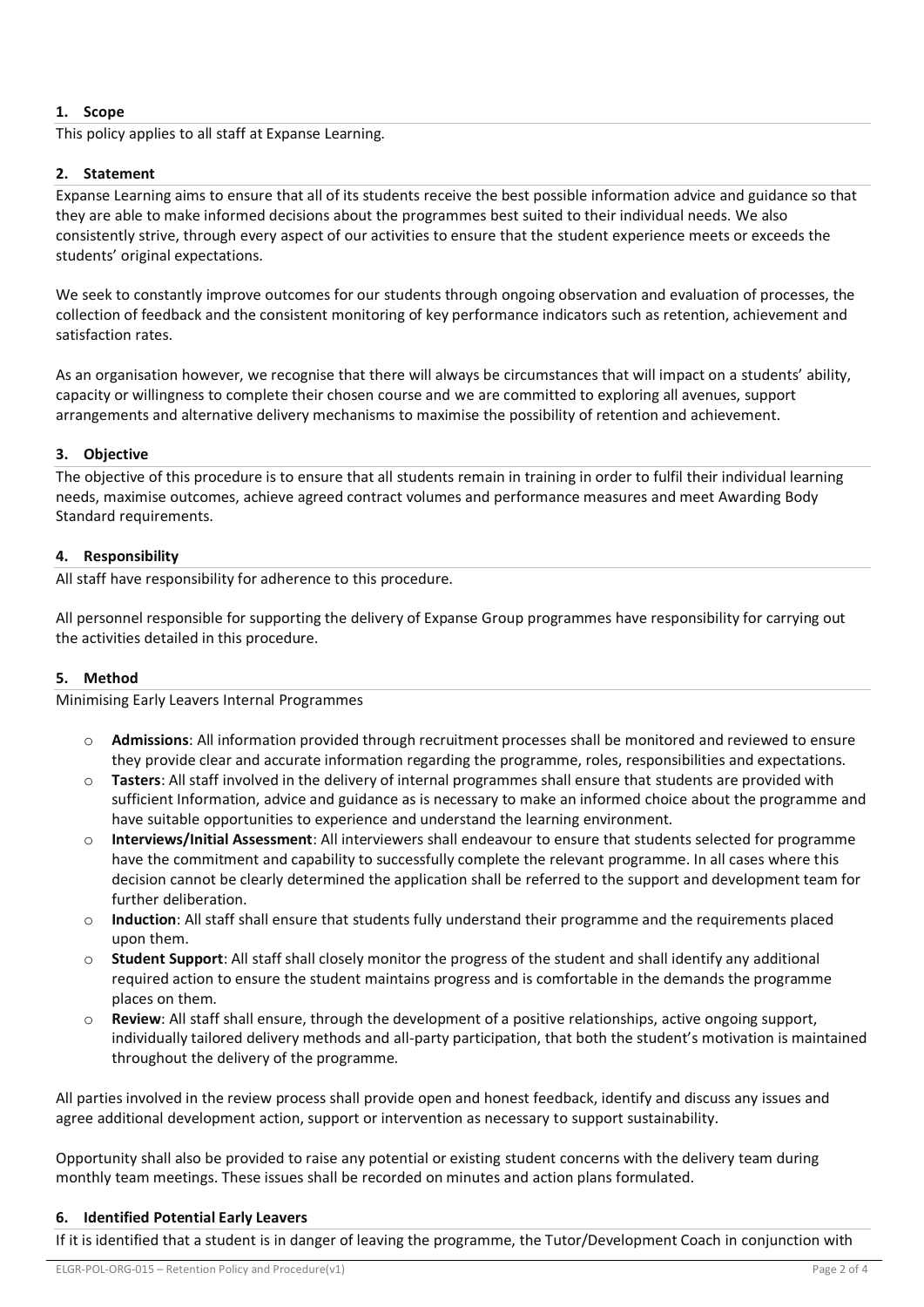the College Manager and parents/guardians/carers/support workers shall carry out an informal support interview with the student.

During the course of the interview every avenue for continued participation shall be explored and any agreed action recorded.

Where the discussion has been successful in encouraging the student to remain on the programme, all involved parties shall be informed and the Learning Support Manager shall ensure that any agreed action is undertaken and shall continue to monitor the motivation of the student closely, offering additional support and encouragement as is required.

Where it has been identified that the student is adamant that they wish to discontinue with their Learning Programme and having exhausted all informal measures to ensure continued participation on the programme, then a formal exit review shall be undertaken, and outcomes recorded.

### **Third Party Update**

In all cases, were a student under the remit of the Local Authority and /or additional support agencies and is in danger of leaving the programme, the College Manager shall inform the relevant parties and seek intervention as appropriate

# 7. **Minimising Early Leavers**

Employer Engagement – Any successful apprenticeship programme can only be achieved through the positive support and commitment of the employer and the development opportunities they can provide.

- Student Engagement All staff involved in the student recruitment process shall ensure that students are provided with sufficient information, advice and guidance as is necessary to make an informed choice about the programme, the industry sector, the job role and potential career opportunities.
- o Pre-Enrolment All staff involved in the enrolment process shall endeavour to ensure that student(s) selected by the employer for the apprenticeship opportunity have the commitment and capability to successfully complete the programme.
- o Sign Up The sign-up process should be used as a vehicle to reinforce the objectives of the programme to all parties, to ensure that all parties are fully aware and are happy with the delivery arrangements and support available to them and to gain formal commitment to the programme.
- Inductions- All teachers shall ensure that students fully understand their programme and the requirements placed upon them. Following induction students should feel confident that they will be fully supported, that the programme is tailored to meet their individual needs and they are conversant and comfortable with the technology utilised.
- $\circ$  Reviews All teachers shall closely monitor the progress of their students and shall identify any additional required action to ensure the student maintains progress and is comfortable in the demands the programme places on them. Formal recorded reviews shall be undertaken on a six-weekly basis. All parties involved in the review process shall provide open and honest feedback, identify and discuss any issues and agree additional development action, support or intervention as necessary to support sustainability. Employers shall be encouraged to actively participate in the review progress not only to maximise their contribution to the development process but also to minimise and pre-empt any potential employment related issues that may arise.
- $\circ$  Reporting- The teacher shall on a half termly basis provide a progress report to the Leadership Team for all students on their caseload. Any issues or concerns arising should be discussed in detail recorded and appropriate action identified.

### **8. Identified Potential Early Leavers**

If it is identified that a student is in danger of leaving the programme or the employer is considering termination of the apprenticeship, the Teacher in conjunction with the student and the employer shall carry out an informal support interview with the student.

During the course of the interview every avenue for continued participation shall be explored and any agreed action recorded.

Where the discussion has been successful in encouraging continued participation, any agreed action shall be recorded, and all parties informed. Leaders shall ensure that any agreed action is undertaken and shall continue to monitor the motivation/commitment of the student/employer closely, offering additional support and intervention as is required.